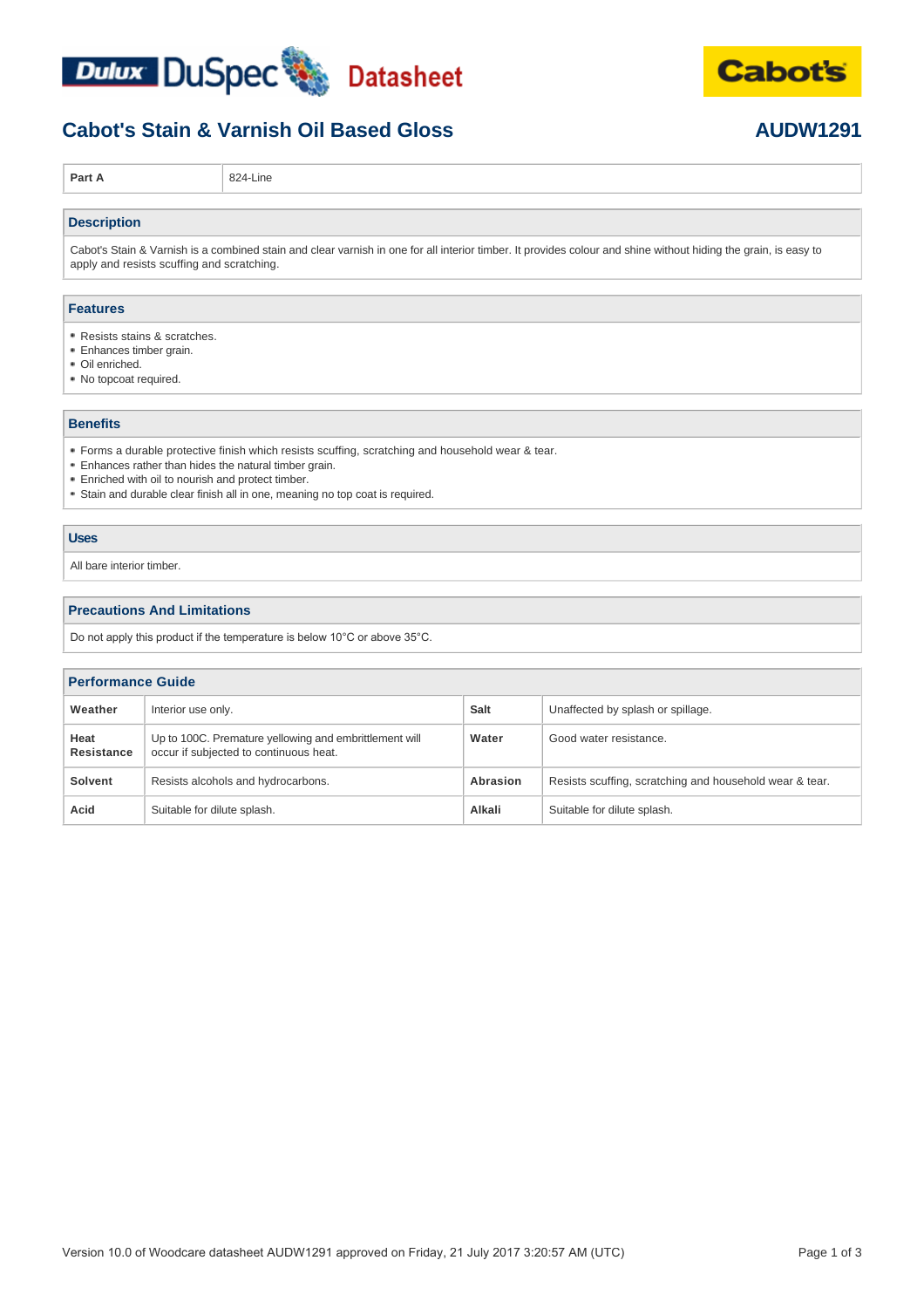# Dulux DuSpec Datasheet



| <b>Typical Properties</b>                                         |                                                                                                                                                                                                                                                                                                                                                                                                                                                                                                                                                                                                                                                                                                                                                                                                                                                                                                                                                                                             |                   |              |                                                          |  |
|-------------------------------------------------------------------|---------------------------------------------------------------------------------------------------------------------------------------------------------------------------------------------------------------------------------------------------------------------------------------------------------------------------------------------------------------------------------------------------------------------------------------------------------------------------------------------------------------------------------------------------------------------------------------------------------------------------------------------------------------------------------------------------------------------------------------------------------------------------------------------------------------------------------------------------------------------------------------------------------------------------------------------------------------------------------------------|-------------------|--------------|----------------------------------------------------------|--|
| Gloss<br>Level                                                    | Gloss                                                                                                                                                                                                                                                                                                                                                                                                                                                                                                                                                                                                                                                                                                                                                                                                                                                                                                                                                                                       | <b>Components</b> | $\mathbf{1}$ |                                                          |  |
| Number Of<br>Coats                                                | 3                                                                                                                                                                                                                                                                                                                                                                                                                                                                                                                                                                                                                                                                                                                                                                                                                                                                                                                                                                                           | <b>Toxicity</b>   | Part 3.      | Lead free. Dry film is non-toxic and conforms to AS1647, |  |
| V.O.C.<br>Level                                                   | $<$ 465g/L                                                                                                                                                                                                                                                                                                                                                                                                                                                                                                                                                                                                                                                                                                                                                                                                                                                                                                                                                                                  | <b>Touch Dry</b>  | 2 Hours      |                                                          |  |
| <b>Clean Up</b><br><b>Description</b>                             | Mineral turpentine.<br>To avoid spontaneous combustion of contaminated application cloths, soak application cloths in water or immediately spread used application<br>cloths flat in a cool, well ventilated area to dry completely before disposal. Do not scrunch up or place cloths on top of each other.                                                                                                                                                                                                                                                                                                                                                                                                                                                                                                                                                                                                                                                                                |                   |              |                                                          |  |
| <b>Application</b><br><b>Method</b>                               | Roller<br><b>Brush</b>                                                                                                                                                                                                                                                                                                                                                                                                                                                                                                                                                                                                                                                                                                                                                                                                                                                                                                                                                                      |                   |              |                                                          |  |
| Application<br><b>Conditions</b>                                  | <b>Solids By Volume</b><br>41                                                                                                                                                                                                                                                                                                                                                                                                                                                                                                                                                                                                                                                                                                                                                                                                                                                                                                                                                               |                   |              |                                                          |  |
|                                                                   | Min                                                                                                                                                                                                                                                                                                                                                                                                                                                                                                                                                                                                                                                                                                                                                                                                                                                                                                                                                                                         |                   | Max          | Recommended                                              |  |
|                                                                   | Wet Film Per Coat (microns)<br>Dry Film Per Coat (microns)                                                                                                                                                                                                                                                                                                                                                                                                                                                                                                                                                                                                                                                                                                                                                                                                                                                                                                                                  |                   |              | 63<br>26                                                 |  |
|                                                                   | 8 Hours<br><b>Recoat Time (min)</b>                                                                                                                                                                                                                                                                                                                                                                                                                                                                                                                                                                                                                                                                                                                                                                                                                                                                                                                                                         |                   |              |                                                          |  |
|                                                                   | Theoretical Spread Rate (m <sup>2</sup> /L)                                                                                                                                                                                                                                                                                                                                                                                                                                                                                                                                                                                                                                                                                                                                                                                                                                                                                                                                                 |                   |              | 16                                                       |  |
| <b>Typical</b><br><b>Properties</b><br><b>Notes</b>               | <b>SPREADING RATE</b><br>Up to 16 square metres per litre depending on the porosity and condition of the timber.<br>DRYING AND RECOAT TIME<br>All timings quoted at 25C and 50% humidity. Cooler or humid conditions may require longer.                                                                                                                                                                                                                                                                                                                                                                                                                                                                                                                                                                                                                                                                                                                                                    |                   |              |                                                          |  |
|                                                                   |                                                                                                                                                                                                                                                                                                                                                                                                                                                                                                                                                                                                                                                                                                                                                                                                                                                                                                                                                                                             |                   |              |                                                          |  |
| <b>Surface</b><br>Preparation                                     | <b>Application Guide</b><br>* Note: Fill nail holes, cracks and other defects with Cabots Wood Tone Putty after applying the first coat of this product for accurate colour<br>matching.<br>Remove stains, dirt, wax, grease and oil with mineral turpentine. Remove any polish with a suitable floor polish remover.<br><b>BARE TIMBER</b><br>Sand the surface smooth using 180 - 240 grit sandpaper. Sand only in the direction of the grain. Remove all traces of sanding dust.<br>PREVIOUSLY COATED TIMBER                                                                                                                                                                                                                                                                                                                                                                                                                                                                              |                   |              |                                                          |  |
| <b>Application</b><br><b>Procedure</b><br>And<br><b>Equipment</b> | Completely remove the previous coating using a paint stripper or by sanding. Remove all traces of sanding dust.<br>• Stir thoroughly with a broad flat paddle until pigment is mixed in and colour is uniform. Keep well stirred during use. If using more than one<br>can, mix all cans together into a larger container to ensure colour uniformity.<br>Apply with a good quality brush or roller.<br>Apply three coats depending on the required depth of colour, allowing 8 hours between coats.                                                                                                                                                                                                                                                                                                                                                                                                                                                                                        |                   |              |                                                          |  |
|                                                                   | Sand between coats using 240 grit sandpaper.<br><b>COLOUR STRENGTH</b><br>If the desired colour is achieved after 1 or 2 coats of Cabot's Stain & Varnish, use Cabot's Cabothane Clear Oil Based to complete the 3<br>coat system.<br><b>MAINTENANCE</b><br>Regular inspection of all coated surfaces is recommended. Re-coating is recommended when the coating looks dull or tired. Clean with<br>Cabot's Floor Clean following label instructions. Sand with 240 grit sandpaper then apply 1-2 coats.<br><b>STAINING A FLOOR</b><br>The natural colour of the timber will affect the finished colour of the stain. Always test the stain on an off cut or concealed part of the<br>actual job before proceeding. Follow preparation steps above. Stain first with one coat of Cabots Stain & Varnish Oil Based using a 6 -<br>10mm nap roller. Additional coats can be applied if a deeper colour is required. Topcoat with Cabot's CFP Floor Oil Based following label<br>instructions. |                   |              |                                                          |  |